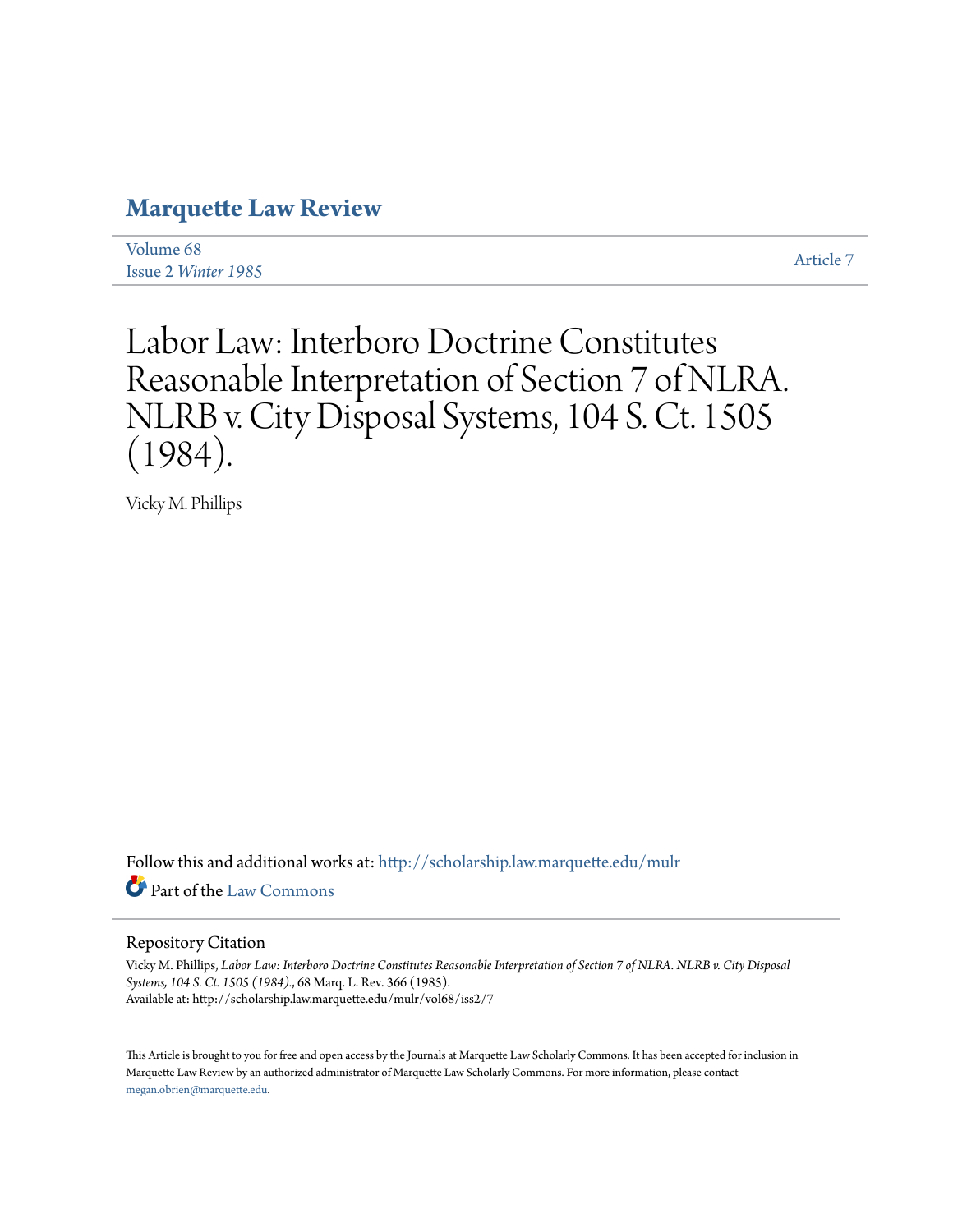LABOR LAW **-** *Interboro* Doctrine Constitutes Reasonable Interpretation of Section **7** of NLRA. *NLRB v. City Disposal Systems,* 104 **S.** Ct. **1505** (1984).

The *Interboro* doctrine' provides that an individual's honest and reasonable assertion<sup>2</sup> of a right grounded in a collective bargaining agreement is concerted activity within the meaning of section 7 of the National Labor Relations Act,<sup>3</sup> even in the absence of interest **by** fellow employees.4 Section **7** protects employees against employer sanctions when they engage in concerted activities for mutual aid or protection.<sup>5</sup> In *NLRB v. City Disposal Systems <sup>6</sup>*the United States Supreme Court held that the National Labor Relations Board's *Interboro* doctrine constituted a reasonable interpretation of section **7.7**

**By** its holding, the Supreme Court resolved the dispute which had existed between the Board and the circuits supporting the doctrine<sup>8</sup> and those circuits that had rejected it. $\frac{1}{2}$  Jus-

Employees shall have the right to self-organization, to form, join, or assist labor organizations, to bargain collectively through representatives of their own choosing, and to engage in other concerted activities for the purpose of collective bargaining or other mutual aid or protection, and shall also have the right to refrain from any or all of such activities **....**

*4. Interboro Contractors,* **157** N.L.R.B. at **1298.** The dissenting justices in *City Disposal Systems* apparently misunderstood this aspect of the *Interboro* doctrine. Justice O'Connor wrote that the doctrine made little sense when applied to this case because there was no attempt to get other employees involved. NLRB v. City Disposal Sys., 104 **S.** Ct. **1505, 1519** (1984) (O'Connor, **J.,** dissenting). The District of Columbia Circuit has made the same mistake. *See* Kohls v. NLRB, **629 F.2d 173, 177 (D.C.** Cir. **1980),** *cert. denied,* 450 **U.S. 931 (1981).**

**6.** 104 **S.** Ct. **1505** (1984).

**7.** *Id.* at **1510.** See *infra* text accompanying note **62** for the standard of review of Board interpretations of the Act.

*8. See, e.g.,* NLRB v. Ben Pekin Corp., 452 **F.2d 205** (7th Cir. **1971)** (per curiam); NLRB v. Selwyn Shoe **Mfg.** Corp., 428 **F.2d 217** (8th Cir. **1970);** NLRB v. Interboro Contractors, Inc., **388 F.2d** 495 **(2d** Cir. 1967).

*9. See, e.g.,* Royal Dev. Co. v. NLRB, **703 F.2d 363** (9th Cir. **1983);** Roadway Express, Inc. v. NLRB, **700 F.2d 687 (1lth** Cir. **1983),** *vacated and remanded,* 104 *S.* Ct. **1699** (1984); ARO, Inc. v. NLRB, **596 F.2d 713** (6th Cir. **1979);** NLRB v. Buddies Supermarkets, Inc., 481 **F.2d** 714 (5th Cir. **1973).** *See also* Kohls v. NLRB, **629 F.2d 173, 176-77 (D.C.** Cir. **1980)** (questioning the validity of the doctrine), *cert. denied,* 450

**<sup>1.</sup>** The doctrine was enunciated in Interboro Contractors, Inc., **157** N.L.R.B. **1295 (1966),** *enforced,* **388 F.2d** 495 **(2d** Cir. **1967).**

*<sup>2.</sup> See infra* note **32** and accompanying text.

**<sup>3. 29</sup> U.S.C.** § **157 (1982)** (section **7** of the Act) provides:

*<sup>5.</sup> See supra* note **3.**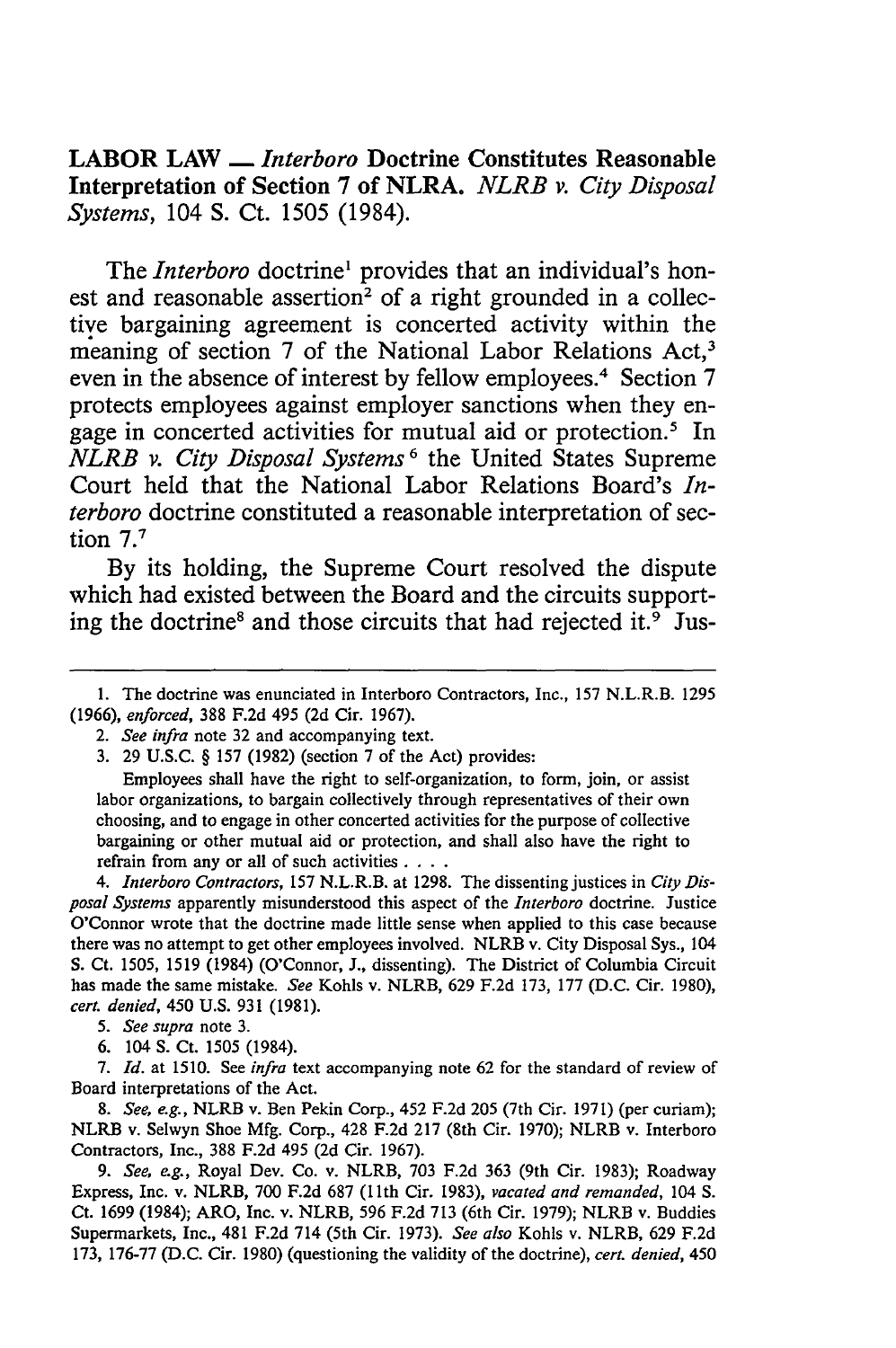tice O'Connor, dissenting, 10 adhered to the view of the circuits rejecting the doctrine."1 She stated that the *Interboro* doctrine was an unwarranted exercise of legislative power by the Board. 12

This Note will discuss the history of the *Interboro* doctrine as set forth in the Board's decision and its treatment in the courts of appeals. It will also examine the opinions in *City Disposal Systems* discussing how the majority opinion creates a disparity between the treatment of union and nonunion employees, while the dissent's criticism of the decision as an unwarranted expansion of section 7 is without merit.

# I. STATEMENT OF FACTS

James Brown was employed as a truck driver by City Disposal Systems to haul garbage from Detroit to a landfill outside the city. Brown was assigned to drive truck number 245. One day while hauling garbage, Brown experienced problems with his truck. He took the truck back to the shop, but was told the truck could not be repaired that day. Brown reported to his supervisor who asked him to drive truck number 244. A few days earlier brake problems on truck number 244 had nearly caused a collision.<sup>13</sup> Brown refused to drive the truck, stating that it was unsafe. Although he did not specifically refer the supervisor to the collective bargaining agreement, 14 he later claimed he was attempting to enforce its provisions. 15 Brown subsequently clocked out and went

12. *Id.* at 1517. *See infra* text accompanying notes 70-76.

13. NLRB v. City Disposal Sys., 104 S. Ct. 1505, 1509 (1984). Brown observed truck number 244's difficulty and was, in fact, nearly involved in the collision. *Id.*

14. *See infra* text accompanying note 29.

*15. City Disposal Sys.,* 104 **S.** Ct. at 1509. Article XXI of the collective bargaining agreement provided:

The Employer shall not require employees to take out on the streets or highways any vehicle that is not in safe operating condition or equipped with safety appli ances prescribed by law. It shall not be a violation of the Agreement where employees refuse to operate such equipment unless such refusal is unjustified.

U.S. 931 (1981); NLRB v. Dawson Cabinet Co., 566 F.2d 1079, 1082-84 (8th Cir. 1977) (finding statutory basis for *Interboro* doctrine questionable).

<sup>10.</sup> Chief Justice Burger and Justices Powell and Rehnquist joined in the dissent.

<sup>11.</sup> *See City Disposal Sys.,* 104 **S.** Ct. at 1516-17 (O'Connor, J., dissenting).

*Id.* at 1507-08.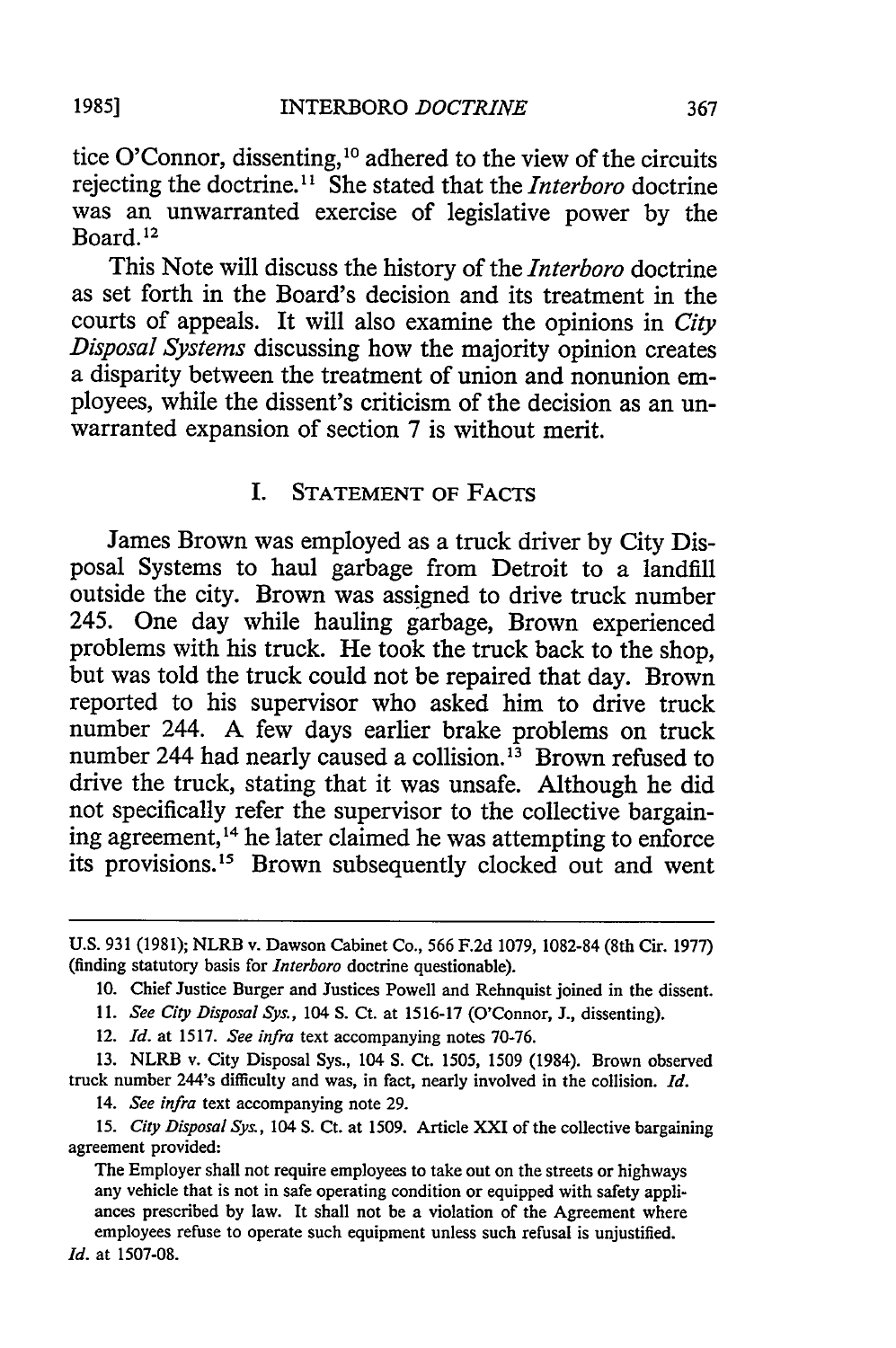home. Later that day he received word that he had been discharged because of his refusal to drive the truck. <sup>16</sup>

Brown filed a grievance with his union. The union failed to process it. Brown then filed an unfair labor practice charge with the Board, challenging his discharge.<sup>17</sup> The Administrative Law Judge **(ALJ)** found that City Disposal committed an unfair labor practice by discharging him.18 The Board adopted the findings and conclusions of the **ALJ** and ordered Brown reinstated with backpay.<sup>19</sup> The Court of Appeals for the Sixth Circuit denied enforcement;<sup>20</sup> however, the United States Supreme Court reversed and remanded for further proceedings consistent with its decision.

# II. THE *Interboro* Doctrine

Section 7 of the NLRA gives employees "the right. **. .** to engage in other concerted activities for the purpose of collective bargaining or other mutual aid or protection  $\cdots$ . <sup>221</sup> Action by an employer "to interfere with, restrain, or coerce employees in the exercise of the rights guaranteed in section  $[7]$ " constitutes an unfair labor practice<sup>22</sup> and empowers the Board to take action against the employer.<sup>23</sup>

As early as 1962, the Board found that an individual employee who was fired for requesting show-up-time pay,<sup>24</sup> which he believed he was entitled to under a collective bargaining agreement, was engaged in concerted activities.<sup>25</sup> This rule became known as the *Interboro* doctrine.26 In Interboro

- 19. *Id. See* 29 U.S.C. § 160(c) (1982).
- 20. *City Disposal Sys.,* 104 **S.** Ct. at 1509. *See* 29 U.S.C. § 160(e) (1982).
- 21. 29 U.S.C. § 157 (1982).
- 22. Id. *§* 158(a)(1).
- 23. See id. *§* 160(a).

24. Show-up-time pay is compensation for reporting to work when, through no fault of the employee, work is unavailable. *See* Bunney Bros. Constr. Co., 139 N.L.R.B. 1516, 1516 n.1 (1962).

25. **Id.** at 1519.

26. For a general discussion of the development of the Interboro doctrine, see Dolin, The Interboro Doctrine and the Courts: A History of Judicial Pronouncements on the Protected Status of Individual *Assertions of Collective Rights,* 31 AM. U.L. REV. 551, 552-62 (1982).

<sup>16.</sup> *Id.* at 1509.

<sup>17.</sup> Brown claimed the company violated section 8(a)(1) of the Act by discharging him. *Id.* See *infra* text accompanying note 22 for the text of § 8(a)(1).

<sup>18.</sup> *City Disposal Sys.,* 104 **S.** Ct. at 1509.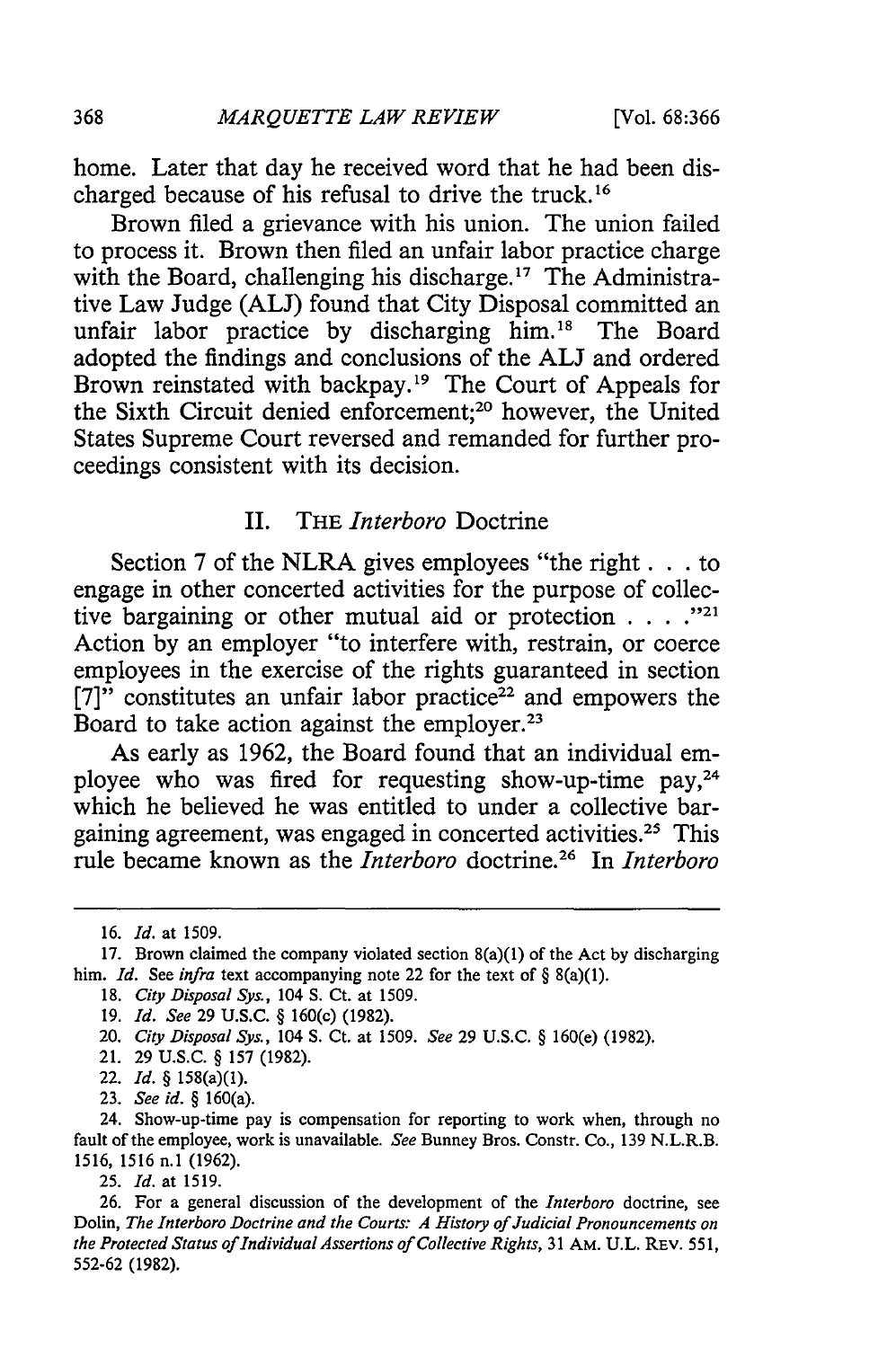Contractors, Inc.,<sup>27</sup> the Board held that an individual's attempt to assert a right under a collective bargaining agreement was concerted activity, even in the absence of interest by fellow employees.<sup>28</sup> The Board subsequently broadened this protection by holding that the employee need not refer specifically to the collective bargaining agreement nor even be aware of the existence of such an agreement.29

The *Interboro* doctrine caused a great deal of controversy; 30 prior to *City Disposal Systems,* only a few circuits had embraced it.<sup>31</sup> Those that did placed some limitations on the doctrine, such as requiring the assertion of the right to be a reasonable one<sup>32</sup> or requiring the employee to refer expressly to the collective bargaining agreement.<sup>33</sup>

Several circuits, however, believed the Board had exceeded its jurisdiction in *Interboro*.<sup>34</sup> They claimed that the statute unambiguously called for some activity which looked toward group action.35 These circuits criticized the Board for ex-

28. *See id.* at 1298.

29. *See, e.g.,* Michigan Screw Prods., 242 N.L.R.B. 811, 814 (1979); Roadway Express, Inc., 217 N.L.R.B. 278, 279 (1975), *enforced,* 532 F.2d 751 (1976). The Board justified the *Interboro* doctrine on two grounds. First, the Board recognized that an individual's attempt to implement the terms of a collective bargaining agreement was but an extension of the concerted activity that gave rise to the agreement. Second, in seeking to enforce the agreement, the rights and interests of all the employees were affected. *See Interboro Contractors,* 157 N.L.R.B. at 1298. *But see* NLRB v. C & I Air Conditioning, Inc., 486 F.2d 977, 979 (9th Cir. 1973) (holding *Interboro* doctrine inapplicable because express reference was not made to the collective bargaining agreement).

30. *See generally* Note, *The Sixth Circuit Spurns Interboro and the Doctrine of Constructive Concerted Activity* - ARO, Inc. v. NLRB, *Leaves Non-union Employees at the Mercy of Their Bosses, 11* U. TOL. L. REv. 1045, 1059-63 (1980).

*31. See supra* note **8.**

32. *See, e.g.,* NLRB v. Ben Pekin Corp., 452 F.2d 205, 206-07 (7th Cir. 1971) (per curiam); NLRB v. John Langenbacher Co., 398 F.2d 459, 463 (2d Cir. 1968), *cert. denied,* 393 U.S. 1049 (1969). The Board itself requires only a good faith belief that the right is grounded in the agreement. *See, e.g.,* Transport Serv. Co., 263 N.L.R.B. 910, 912 (1982); Varied Enters., Inc., 240 N.L.R.B. 126, 132 (1979).

33. *See supra* note 29 and accompanying text.

34. *See, e.g.,* Krispy Kreme Doughnut Corp. v. NLRB, 635 F.2d 304, 310 (4th Cir. 1980) (the scope of the concerted activities in section 7 is essentially a jurisdictional concern).

35. *See, e.g.,* Royal Dev. Co. v. NLRB, 703 F.2d 363, 374 (9th Cir. 1983) *(Interboro* doctrine goes beyond the express language of section 7); ARO, Inc. v. NLRB, 596 F.2d 713, 717 (6th Cir. 1979) (this expansive definition of the concerted activity clause of section 7 "goes too far"); NLRB v. Northern Metal Co., 440 F.2d 881, 884 (3d Cir. 1971) (citing Webster's dictionary for the definition of "concerted"). *But see*

<sup>27. 157</sup> N.L.R.B. 1295 (1966), *enforced,* 388 F.2d 495 (2d Cir. 1967).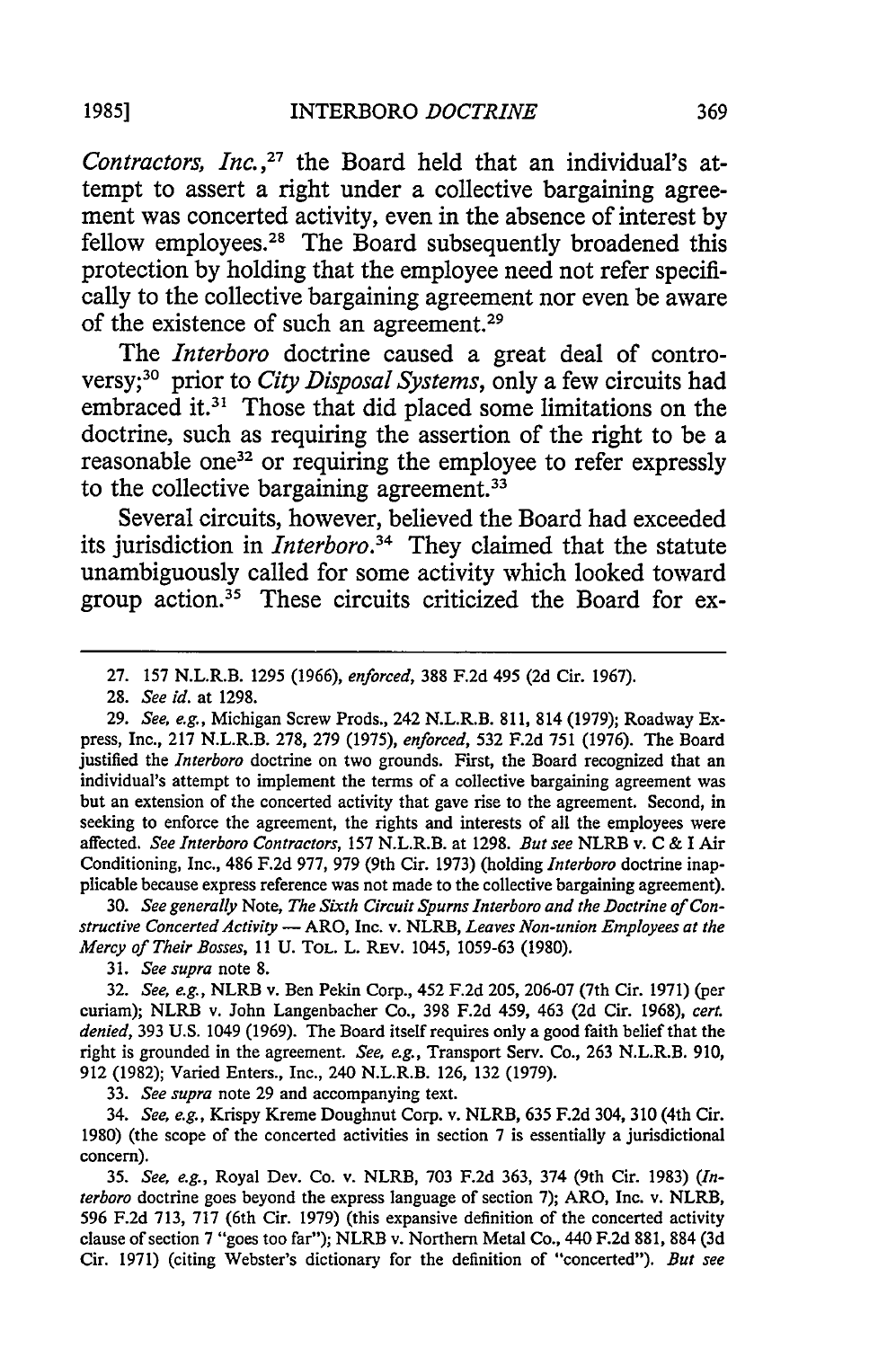panding the definition of the word "concerted" to include activities that merely affected others in the bargaining unit.<sup>36</sup> The idea that the assertion of a right was an extension of the concerted activity that gave rise to the collective bargaining agreement was denounced as a legal fiction.<sup>37</sup>

As a result, the courts rejecting the *Interboro* doctrine required that the action be made on behalf of other employees<sup>38</sup> or at least have some relationship to group action.<sup>39</sup> Under this standard<sup>40</sup> an employee who engaged the aid of another employee<sup>41</sup> or a union representative, $42$  sought to present a formal grievance,<sup>43</sup> sought to represent other employees,<sup>44</sup> or

36. *See, e.g.,* Royal Dev. Co. v. NLRB, 703 F.2d 363, 374 (9th Cir. 1983); NLRB v. Northern Metal Co., 440 F.2d 881, 884 (3d Cir. 1971).

37. *See* NLRB v. Northern Metal Co., 440 F.2d 881, 884 (3d Cir. 1971). *See also* Gorman & Finkin, *supra* note 35, at 309 (the doctrine rests on "an accumulation of fictions and fabricated presumptions"); Note, *Protection of Individual Action as "Concerted Activity" Under the National Labor Relations Act,* 68 CORNELL L. REV. 369, 387- 93 (1983) (criticizing the doctrine as a distortion and a fiction) [hereinafter cited as Note, Concerted Activity]. But see Note, Labor Law - The Interboro Doctrine of "Con*structive" Concerted Activity* - *A Logical Interpretation of Section 7 of the NLRA or a Legal Fiction?,* 7 J. CORP. L. 75, 90 (1981) (stating the *Interboro* doctrine is not a fiction) [hereinafter cited as Note, *Constructive Concerted Activity].*

38. *See, e.g.,* ARO, Inc. v. NLRB, 596 F.2d 713, 718 (6th Cir. 1979). *Accord* NLRB v. Guernsey-Muskingum Elec. Coop., 285 F.2d 8, 12 (6th Cir. 1960).

39. *See, e.g.,* Roadway Express, Inc. v. NLRB, 700 F.2d 687, 694 **(11th** Cir. 1983), *vacated and remanded,* 104 **S.** Ct. 1699 (1984); ARO, Inc. v. NLRB, 596 F.2d 713, 718 (6th Cir. 1979); NLRB v. Northern Metal Co., 440 F.2d 881, 884 (3d Cir. 1971); Mushroom Transp. Co. v. NLRB, 330 F.2d 683, 685 (3d Cir. 1964).

40. The standard is known as the *Mushroom Transportation* test. *See* Dolin, *supra* note 26, at 553-58; Comment, *National Labor Relations Act Section 7: Protecting Employee Activity Through Implied Concert of Action,* 76 Nw. U.L. REV. 813, 821-25 (1981).

41. *See, e.g.,* NLRB v. Washington Aluminum Co., 370 U.S. 9, 14 (1962); Interboro Contractors, Inc., 157 N.L.R.B. 1295, 1298 (1966), *enforced,* 388 F.2d 495 (2d Cir. 1967).

42. *See, e.g.,* NLRB v. **J.** Weingarten, Inc., 420 U.S. 251, 260 (1975); NLRB v. Adams Delivery Serv., Inc., 623 F.2d 96, 100 (9th Cir. 1980).

43. *See, e.g.,* NLRB v. Ford Motor Co., 683 F.2d 156, 158 (6th Cir. 1982); Crown Cent. Petroleum Corp. v. NLRB, 430 F.2d 724, 729 (5th Cir. 1970).

*44. See, eg.,* NLRB v. Guernsey-Muskingum Elec. Coop., 285 F.2d 8, 12 (6th Cir. 1960) (it is not necessary to formally select a spokesperson). *But cf.* Southwest Latex Corp. v. NLRB, 426 F.2d 50, 56-57 (5th Cir. 1970) (self-appointed spokesperson that

Anchortank, Inc. v. NLRB, 618 F.2d 1153, 1160 (5th Cir. 1980) (the term "concerted activities" should be construed as a term of art rather than a factual description); Gorman & Finkin, *The Individual and the Requirement of "Concert" Under the National Labor Relations Act,* 130 U. PA. L. REV. 286, 329-46 (1981) (the history of the language and policy behind section 7 suggests an expansive reading of section 7).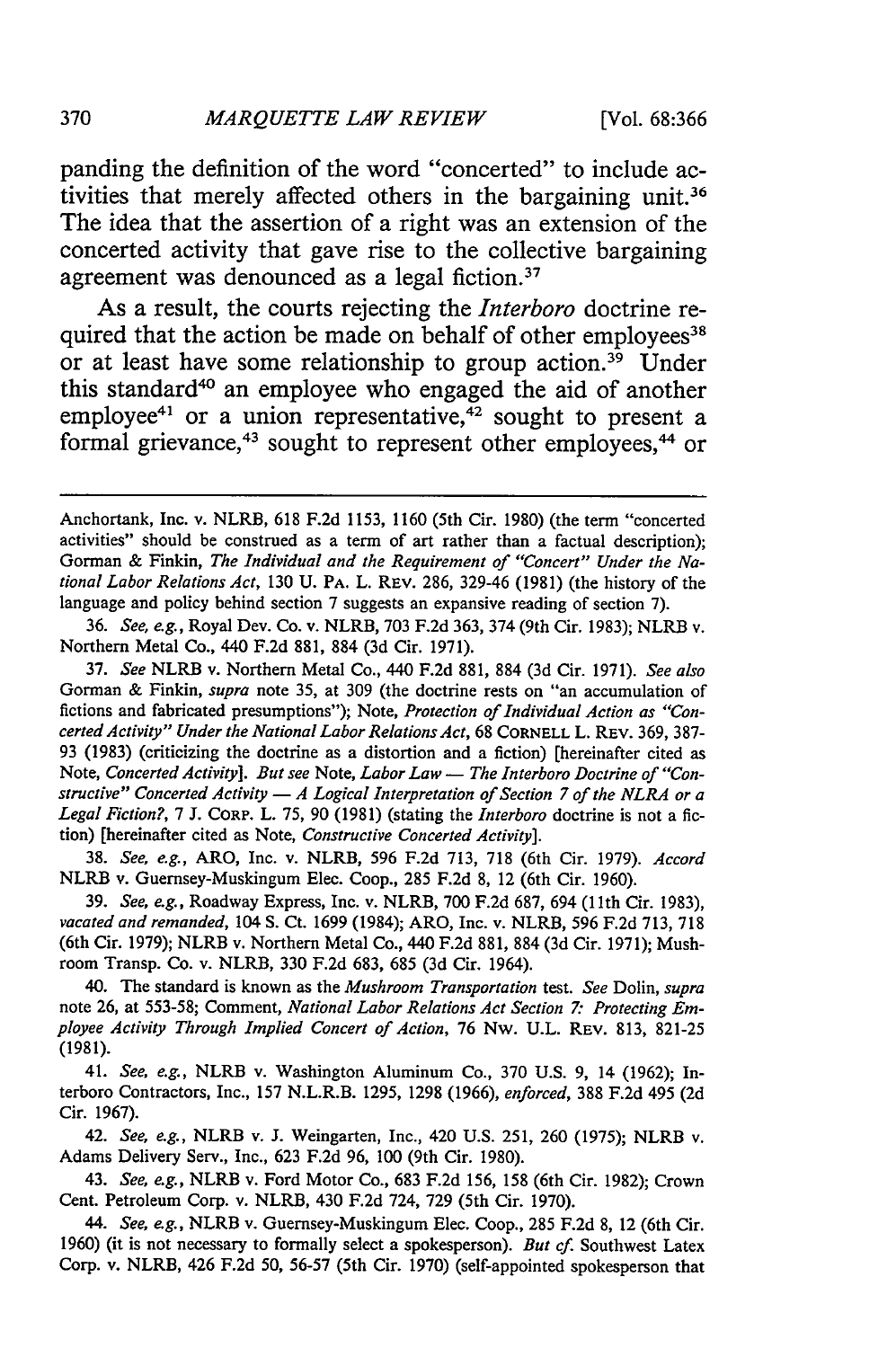at least attempted to initiate some group action<sup>45</sup> was protected. An individual who made a personal gripe, however, was not protected even if it was covered by the collective bargaining agreement.46

Although the Board does not recognize purely personal complaints by an individual as concerted activity,<sup>47</sup> the Board did, for a time, attempt to expand the *Interboro* doctrine to include some situations in which no collective bargaining agreement was in effect.<sup>48</sup> In *Alleluia Cushion Co.*,<sup>49</sup> a nonunion employee who complained to the Occupational Safety and Health Administration about various safety hazards was dismissed.50 The Board held that an individual who sought to enforce statutory provisions designed for the benefit of all employees was engaged in concerted activities, in the absence of any evidence that fellow employees disavowed such activities *. <sup>5</sup>*The Board took this position still further in *Air Surrey Corp.,52* by holding that an individual's actions were concerted when they related to conditions of employment that were matters of vital concern to all employees.<sup>53</sup>

The Board's decisions in *Alleluia* and *Air Surrey* never gained acceptance by the courts of appeals.<sup>54</sup> Even those circuits that supported the *Interboro* doctrine were not willing to

46. See *supra* note 9 for those courts rejecting the *Interboro* doctrine.

47. *See, e.g.,* Meyers Indus., 268 N.L.R.B., 115 L.R.R.M. (BNA) 1025, 1030 (1984); Comet Fast Freight Inc., 262 N.L.R.B. 430, 431-32 (1982); Tabernacle Community Hosp. & Health Center, 233 N.L.R.B. 1425, 1429 (1977). *See also* Gorman & Finkin, *supra* note 35, at 289-93.

48. For a general discussion of the expansion of the *Interboro* doctrine, see Bohlander, *Employee Protected Concerted Activity: The Nonunion Setting,* 33 LAB. L.J. 344, 345-50 (1982); Murphy, *Protected Concerted Activity and Refusals to Work,* 34 **LAB.** L.J. 654, 656-58 (1983); Note, *Constructive Concerted Activity, supra* note 37, at 91-93; Comment, *supra* note 40, at 830-36.

49. 221 N.L.R.B. 999 (1975).

54. *See* Note, *Individual Rights for Organized and Unorganized Employees Under the National Labor Relations Act,* 58 TEx. L. REv. 991, 1010-12 (1980) (none of the circuits protects unorganized individual activity).

neither employees nor employer knew was acting on behalf of others was not engaged in concerted activities).

<sup>45.</sup> See Comment, *supra* note 40, at 822-25, for examples of what activities courts have found to be concerted.

<sup>50.</sup> *See id.* at 999.

<sup>51.</sup> *See id.* at 1000.

<sup>52. 229</sup> N.L.R.B. 1064 (1977), *enforcement denied,* 601 F.2d 256 (6th Cir. 1979). 53. *See id.* at 1064.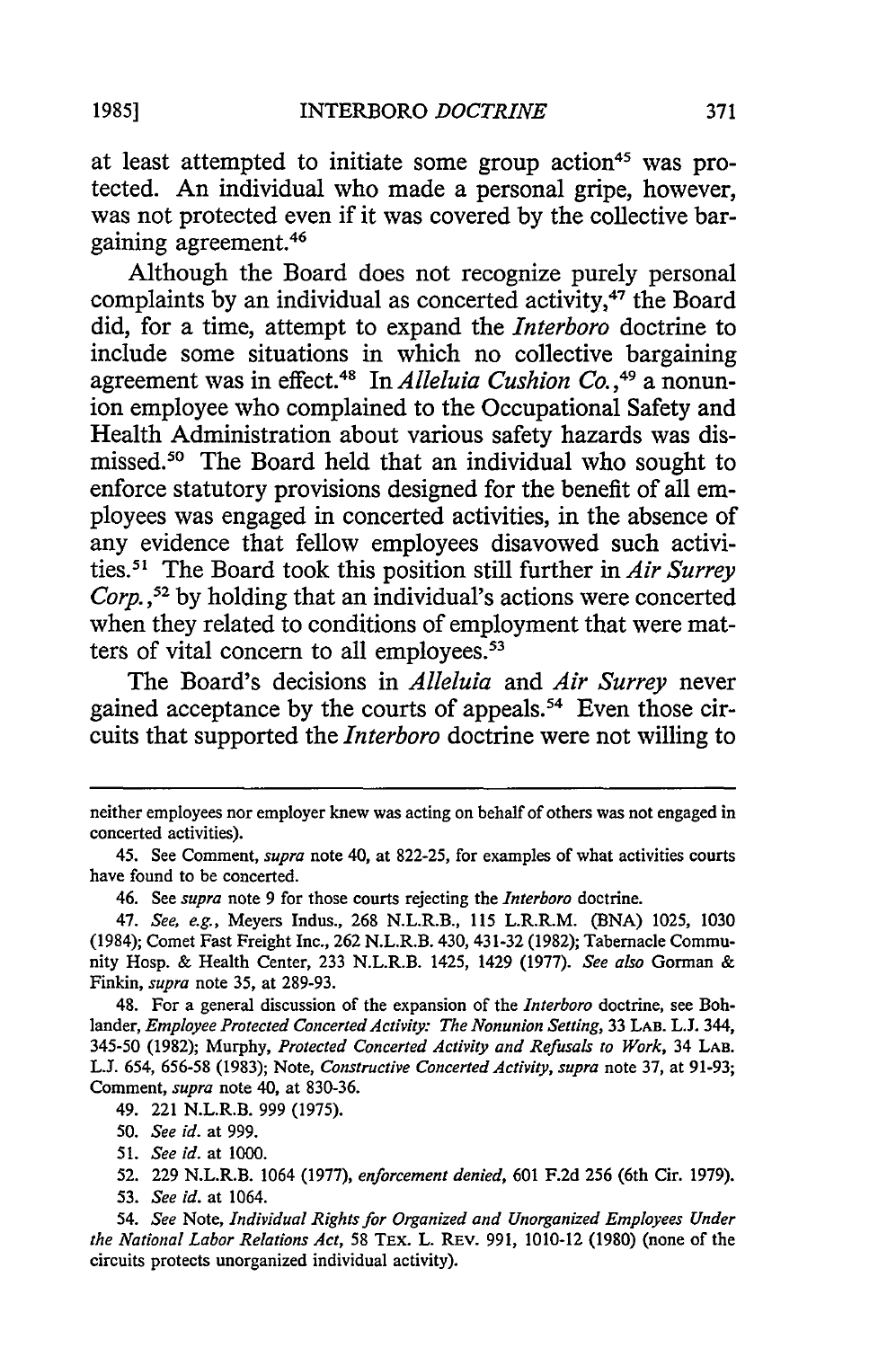expand the doctrine to embrace the *Alleluia* holding.<sup>55</sup> The Board has recently retreated from this position and has expressly overruled the *Alleluia* decision in *Meyers Industries."* In *Meyers,* the Board criticized the *Alleluia* decision. Instead of looking at the form of the activity to see if it was concerted as required by the Act, the Board had instead looked to whether the purpose of the activity warranted the Board's protection.<sup>57</sup> It distinguished the *Interboro* decision from *Alleluia* by stating that in the former case the focal point was the attempted implementation of a collective bargaining agreement; in the *Alleluia* situation, there was no such agreement and, therefore, no attempt to enforce one.<sup>58</sup>

Consequently, what has emerged are two lines of Board philosophy. When a collective bargaining agreement is in effect, an individual's attempt to enforce a provision of the agreement will be found to be concerted, even in the absence of interest by fellow employees.<sup>59</sup> When there is no collective bargaining agreement in effect, the Board will rely on an "objective standard" and find activity to be concerted only if it is engaged in with another employee or on behalf of another employee.<sup>60</sup>

#### III. THE OPINIONS

# *A. Majority*

In *NLRB v. City Disposal Systems 61* Justice Brennan noted that it was the function of the Board, in the first instance, to establish the scope of section **7** and that a reasonable construction **by** the Board is entitled to great deference when its exper-

372

**<sup>55.</sup>** *See, e.g.,* Ontario Knife Co. v. NLRB, 637 **F.2d** 840, 845 (2d Cir. 1980); Krispy Kreme Doughnut Corp. v. NLRB, 635 F.2d 304, 310 (4th Cir. 1980); Pelton Casteel, Inc. v. NLRB, 627 F.2d 23, 30 (7th Cir. 1980).

<sup>56. 268</sup> N.L.R.B. **\_\_, 115** L.R.R.M. (BNA) 1025 (1984).

<sup>57.</sup> *See id.* at \_, 115 L.R.R.M. at 1027.

<sup>58.</sup> *See id.* at \_, 115 L.R.R.M. at 1028. *Accord Krispy Kreme Doughnut Corp. v.* NLRB, **635** F.2d 304, 310 (4th Cir. 1980); NLRB v. Bighorn Beverage, 614 F.2d 1238, 1242 (9th Cir. 1980). *But see* Comment, *supra* note 40, at 832 (statutes that protect labor are partially a result of concerted action **by** employees and labor organizations lobbying for enactment of these laws).

<sup>59.</sup> *See Interboro Contractors,* **157** N.L.R.B. at 1298.

**<sup>60.</sup>** *See* Meyers Indus., 268 N.L.R.B .... **115** L.R.R.M. 1025, 1028-29 (1984).

**<sup>61.</sup>** 104 S. Ct. 1505 (1984).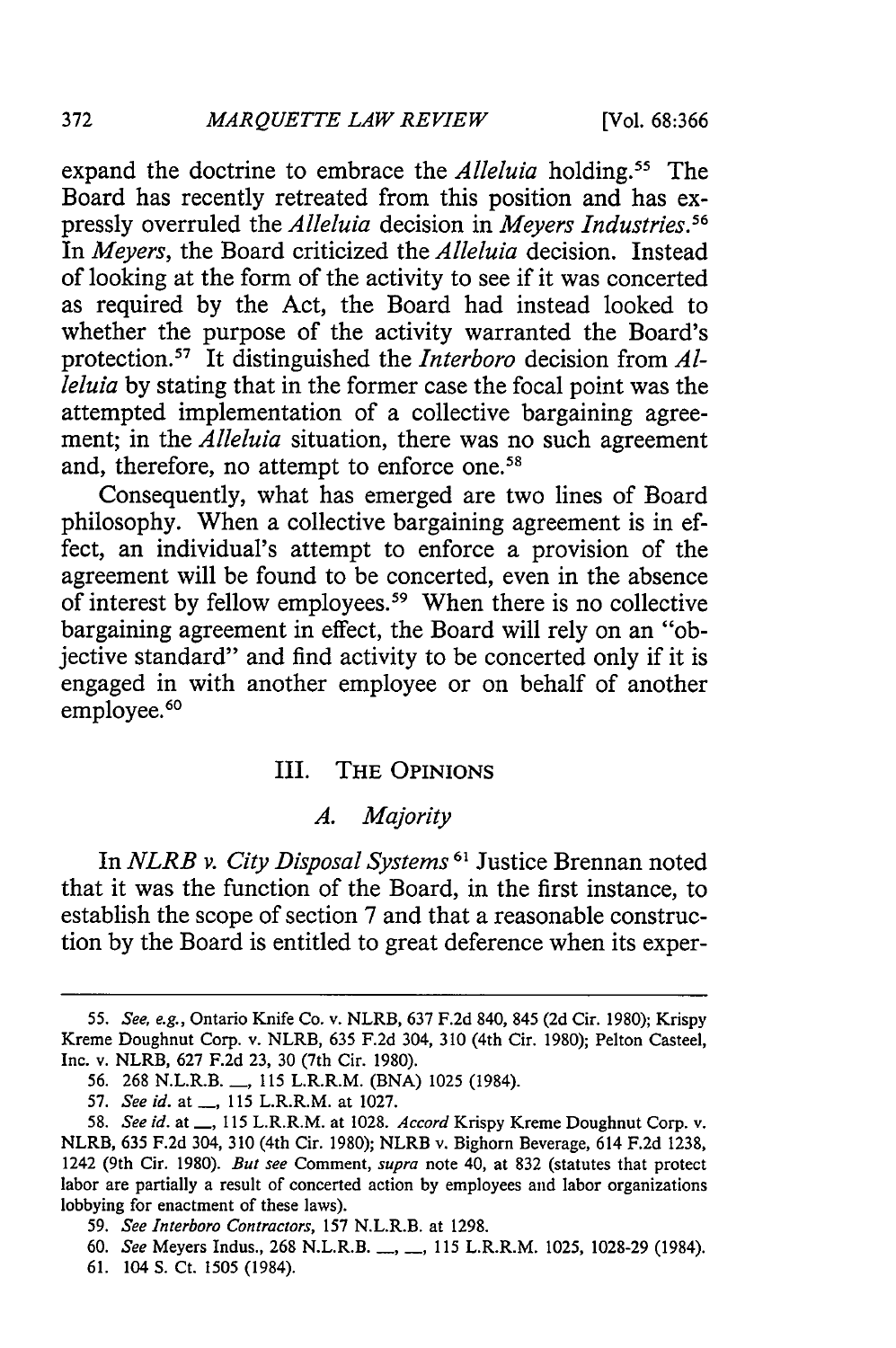tise is implicated.62 In this context, the Court found the Board's interpretation of section 7 reasonable.<sup>63</sup>

The majority reasoned that an employee's invocation of a right grounded in the collective bargaining agreement was part of the same concerted activity that gave rise to the agreement. The agreement was made by representatives of the group for the benefit of the group; if it was not honored, the power of the group could be brought to bear on the employer. 64 Thus, the mere fact that an individual employee's assertion of a right under the collective bargaining agreement was divorced in time from the agreement was not sufficient to take the employee out of section 7 protection.

In examining the history of section **7,66** the majority noted that the *Interboro* doctrine is not inconsistent with congressional intent and is in fact consistent with the purpose of the Act.<sup>67</sup> The Court stated that Congress' intent was to equalize the bargaining power of the employees to that of the employer, by allowing them to band together to face their employer.68 There is no indication that Congress intended to limit that protection to situations in which employees combined in certain ways or that Congress intended the protection not to be extended to individuals who participated in an integral part of a single collective process.<sup>69</sup>

65. *See City Disposal Sys.,* 104 S. Ct. at 1511-12. The majority noted that section 7 protects individuals who join or assist labor organizations, although these actions are also divorced in time and location from the actions of others. *See id.*

66. For a discussion of the history of section 7, see Gorman & Finkin, *supra* note 35, at 331-46.

67. *See City Disposal Sys.,* 104 S. Ct. at 1512.

68. *See id.* at 1513. Prior to enactment of the labor laws, many states regarded group protests by employees as unlawful conspiracies subject to criminal or civil sanctions, while individual protests on the same matters were lawful. *See* Meyers Indus., 268 N.L.R.B. **-,** 115 L.R.R.M. (BNA) 1025, 1032-33 (1984) (Zimmerman, dissenting). *See also* Gorman & Finkin, *supra* note 35, at 331.

69. *See City Disposal Sys.,* 104 S. Ct. at 1513. It has been suggested that Congress merely wanted to allow employees to band together if they wished and not to take away

<sup>62.</sup> *See id.* at 1510. *But cf.* NLRB v. Bildisco and Bildisco, 104 S. Ct. 1188, 1198 n.9 (1984) (the Board's views are entitled to little deference when interpreting statutes other than the Taft-Hartley Act).

<sup>63.</sup> *See City Disposal Sys.,* 104 S. Ct. at 1510.

<sup>64.</sup> *See id.* at 1511. *See also* Dolin, *supra* note 26, at 556 (attempting to implement the agreement constitutes group action as a matter of law); Note, *Constructive Concerted Activity, supra* note 37, at 90 *(Interboro* doctrine satisfied the requirement that activity be related to group action).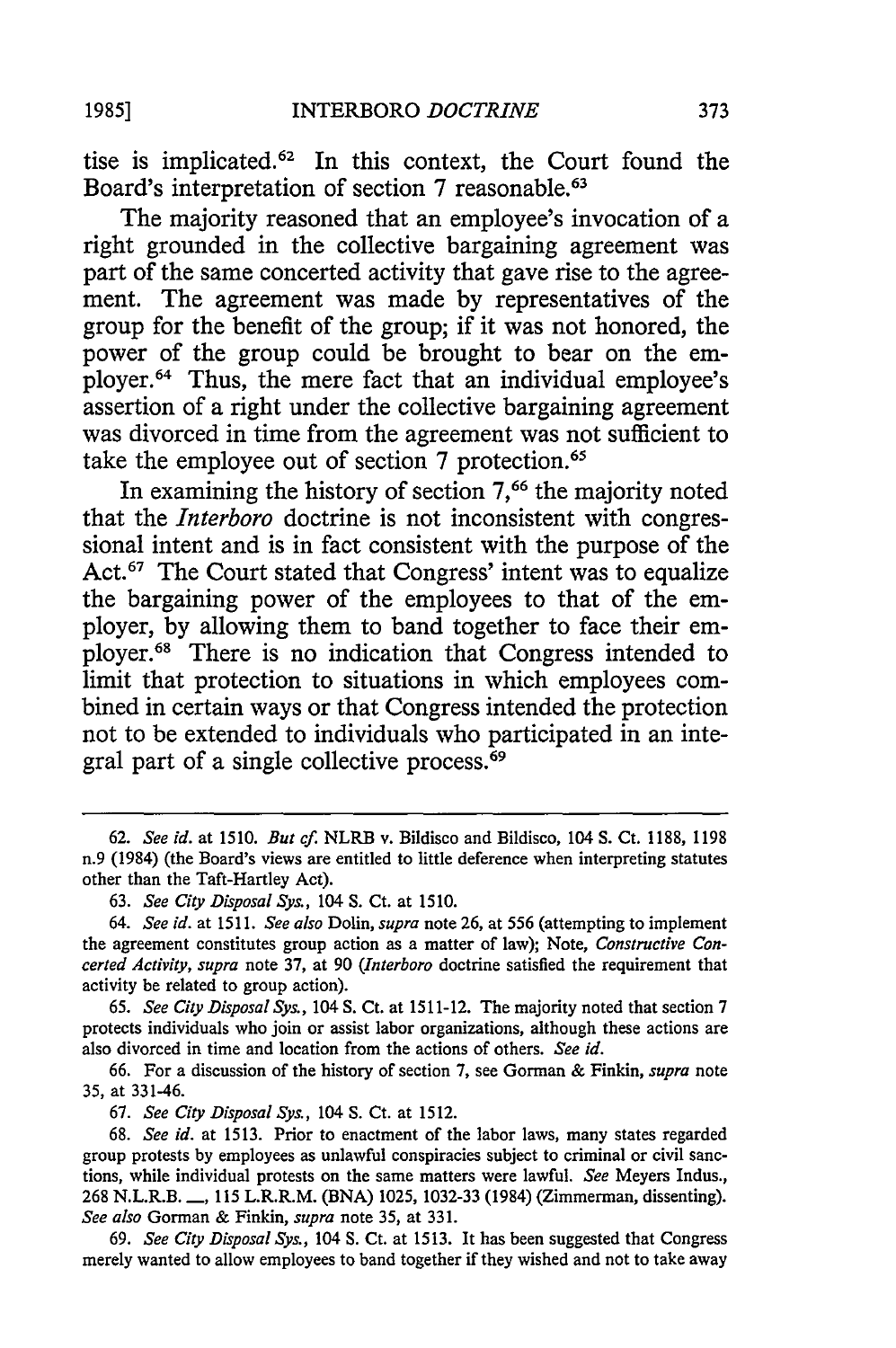# *B. Dissent*

Justice O'Connor argued, as did the circuits rejecting the *Interboro* doctrine, that the Board had exceeded its jurisdiction and had engaged in an act of undelegated legislation.<sup>70</sup> Merely because the right an employee seeks to enforce is grounded in the collective bargaining agreement does not make the individual's action concerted.<sup>71</sup> If this were the case, every contract claim could be the basis for an unfair labor practice complaint, and O'Connor felt that this interpretation was not a correct reading of the law.<sup>72</sup> The labor laws were designed to encourage employees to act together. Protecting two employees acting together, while not extending this protection to an individual acting alone, was not inconsistent with this purpose.<sup>73</sup>

In addition, the majority made the following points. First, the argument that the *Interboro* doctrine undermined the arbitration process is without merit. Second, although the action may be found to be concerted, that does not preclude the possibility that the activities may be found to be unprotected. Third, an employee should not be denied the protection of section 7 simply because of a failure to refer to the collective bargaining agreement. Finally, the majority noted that the employee's belief that the right was grounded in the collective bargaining agreement need only be honest and reasonable because questions of merit do not go into the determination of whether the action was concerted or not. The Court pointed out that the arbitration process was similarly undermined by allowing two employees, acting together, to make an informal grievance and there is no reason to single out the *Interboro* doctrine as causing greater harm. *See City Disposal* Sys., 104 **S.** Ct. at 1513-15. *See also supra* text accompanying notes 28 & 34; Note, *Constructive Concerted Activity, supra* note 37, at 76.

70. *See City Disposal Sys.,* 104 **S.** Ct. at 1517 (O'Connor, J., dissenting). *See supra* text accompanying notes 34-37.

71. 104 **S.** Ct. at 1517.

73. *See City Disposal Sys.,* 104 **S.** Ct. at 1518. *But see Note, supra* note 54, at 1001- 02 (protecting individual activity does not undermine unionization).

the protection afforded to a single employee. *See* Illinois Ruan Transp. Corp. v. NLRB, 404 F.2d 274, 285-89 (8th Cir. 1968) (Lay, J., dissenting). *See also* Gorman & Finkin, *supra* note 35, at 376-77. The majority also observed that although the primary means of enforcing a collective bargaining agreement was the grievance procedure established by the agreement, there was not likely to be a clear-cut distinction between a properly filed grievance, a complaint to an employer, or even a refusal to perform a particular job. It is, therefore, not unreasonable to extend section 7 protection to informal grievances.

<sup>72.</sup> *See id. Cf.* NLRB v. C & C Plywood Corp., 385 U.S. 421, 426-28 (1967) (Congress determined the Board should not have general jurisdiction over all alleged violations of collective bargaining agreements but that some jurisdiction should be vested in the courts.); Kohls v. NLRB, 629 F.2d 173, 179 (D.C. Cir. 1980), *cert. denied,* 450 U.S. 931 (1981).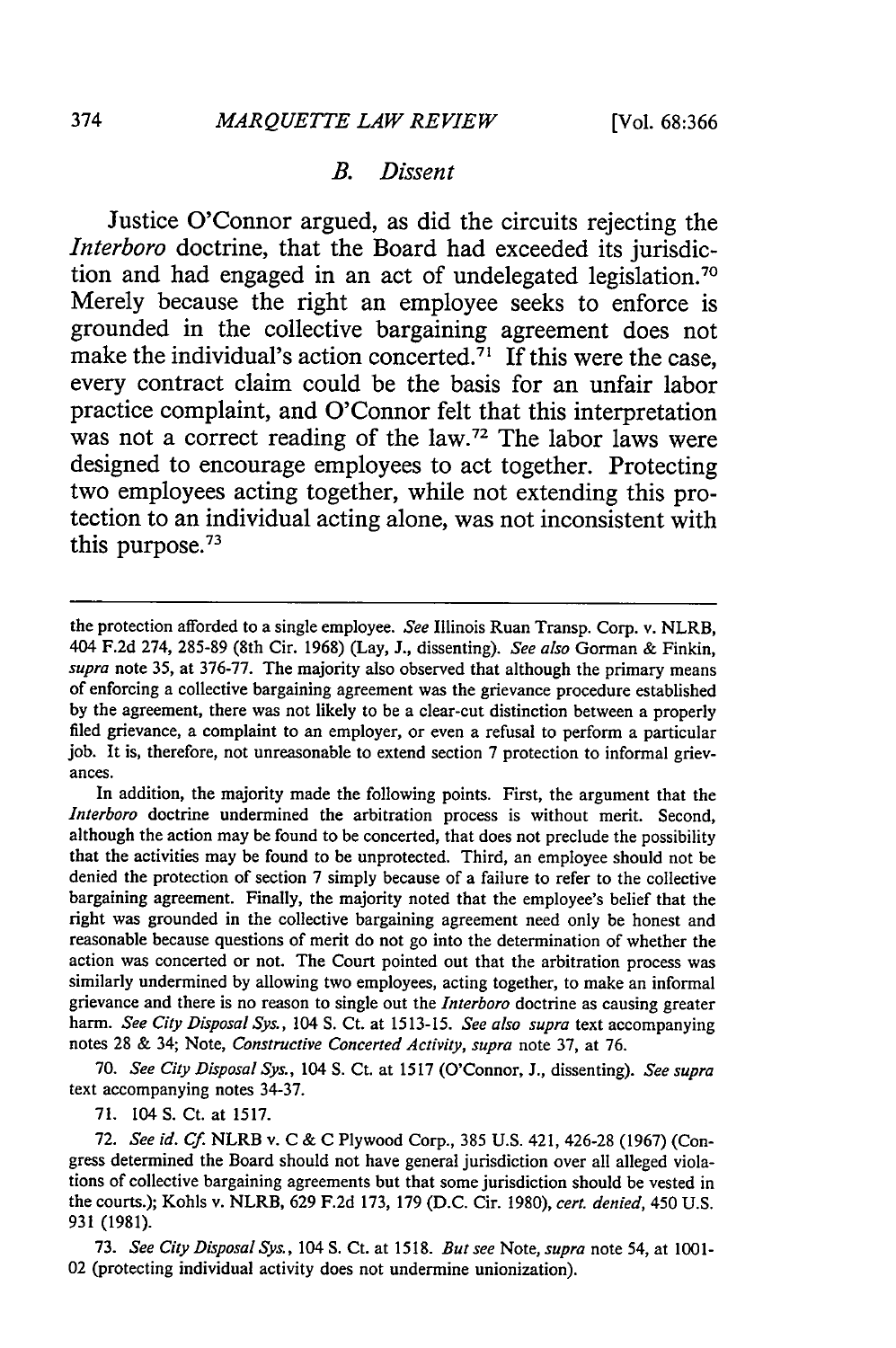The dissent criticized the majority's position that the individual action was tied to the concerted activity creating the agreement. Such reasoning confused substantive contractual entitlements with the process by which these entitlements are vindicated. O'Connor stated that when employees act together their action is concerted, and the statute entitles them to seek enforcement through the Board. An individual expressing a personal concern, however, must seek enforcement through the union<sup>74</sup> or the courts.<sup>75</sup> In other words, to find concerted activity, an employee must act with, or expressly on behalf of, one or more other employees.<sup>76</sup>

# IV. CRITIQUE

The majority's opinion in *NLRB v. City Disposal Systems, <sup>77</sup>*holding that the Board's *Interboro* doctrine is a reasonable interpretation of section **7,78** recognized the Board's expertise in labor relations and its function of interpreting and administering the Act.79 In recognizing the validity of the *Interboro* doctrine, the Court equated an individual's assertion of a right under the collective bargaining agreement with a formal grievance, an act which is recognized by the courts as concerted activity.80 In the ordinary situation, employees will probably still go to their union representatives for help or to file formal grievances.<sup>81</sup> This decision, however, will protect employees in situations in which a "work now-grieve later" process would not be sufficient to protect the interests of the employees,<sup>82</sup> as illustrated in the present case, in which an injury could have resulted had the employee driven the truck. The *Interboro* doctrine also extends protection to cases in

- 76. *See City Disposal Sys.,* 104 **S.** Ct. at 1519.
- 77. 104 **S.** Ct. 1505 (1984).
- 78. *See id.* at 1510.
- 79. *See id.* at 1513-14.
- 80. *See supra* text accompanying note 43.
- 81. *See* Comment, *supra* note 40, at 829.
- 82. *See id.*

<sup>74.</sup> *See City Disposal Sys.,* 104 **S.** Ct. at **1518.** *Accord* NLRB v. Adams Delivery Serv., Inc., 623 F.2d 96, **100** (9th Cir. 1980) (when employee enlists the aid of union the requirement of concert is found).

<sup>75.</sup> *See City Disposal Sys.,* 104 S. Ct. at 1518. *See generally* Note, *supra* note 54, at 994-95 (federal statutes protect employees from discharge on the basis of color, race, religion, sex, national origin, and age).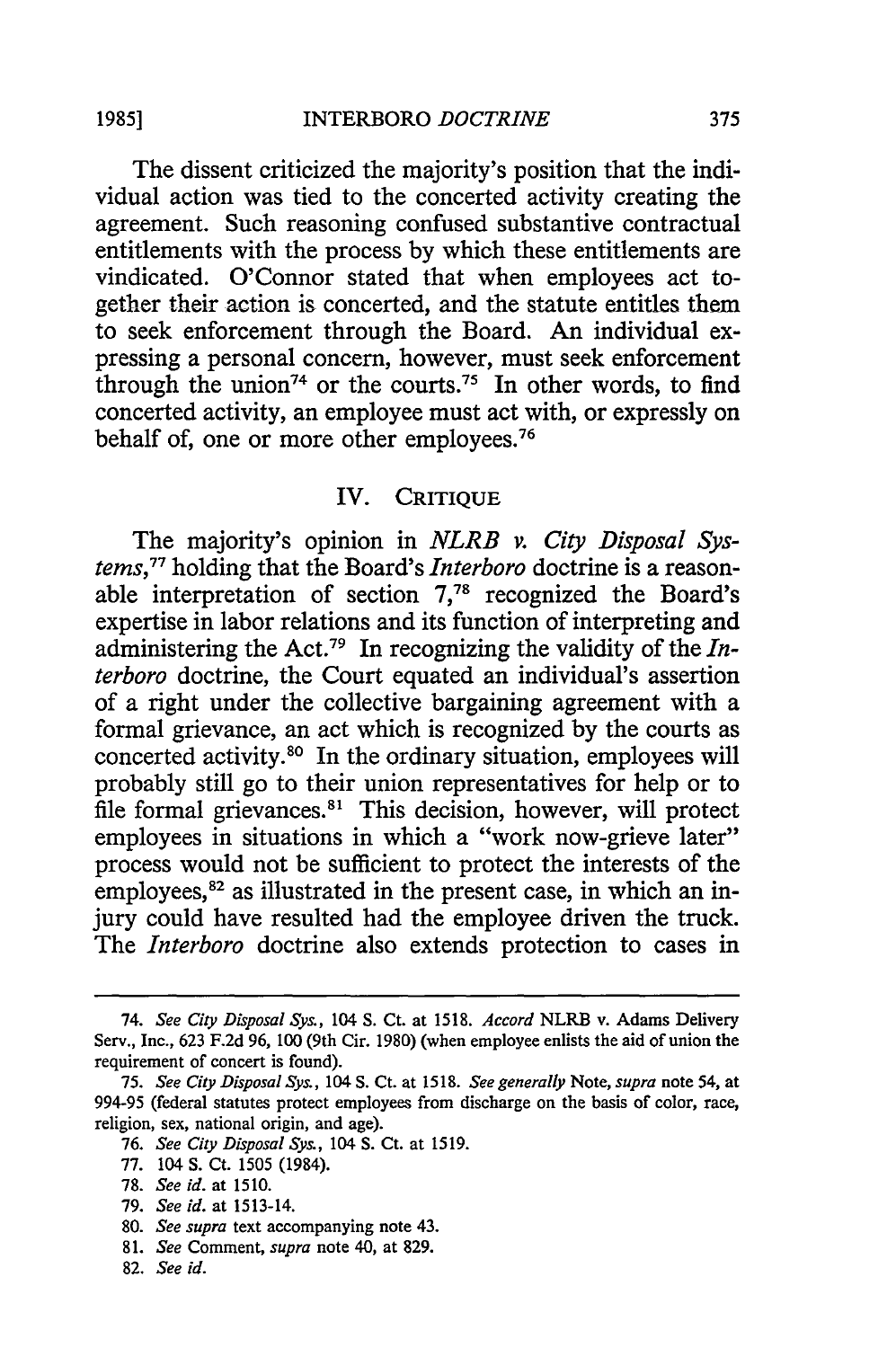which the union declines to process the grievance or in which other employees not similarly situated may not want to become involved.<sup>83</sup>

The majority noted that there is nothing to indicate that Congress wished to withdraw the section 7 protection when a single employee "participates in an integral aspect of a collective process."<sup>84</sup> However, by focusing on the fact that concerted activity in a literal sense exists,<sup>85</sup> the Court creates an inequality between the protection afforded to union and nonunion employees. The Court vindicates the rights of a union employee to complain or refuse to work because of safety or health violations,<sup>86</sup> but leaves nonunion employees without section 7 protection for the same activity.

This disparity is especially significant in light of the Board's retreat<sup>87</sup> from *Alleluia Cushion Co.*<sup>88</sup> and *Air Surrey Corp.*<sup>89</sup> Under the Board's current policy, nonunion employees are without section 7 protection when they individually voice complaints to their employers, refuse to perform unsafe work,<sup>90</sup> or try to enforce statutory provisions relating to their employment,<sup>91</sup> although these activities directly affect coworkers as well.<sup>92</sup> This is startlingly clear when James Brown's situation in *City Disposal Systems* is compared with that in *Meyers Industries*.<sup>93</sup> In both cases, the individual employees refused to drive trucks they believed to be unsafe. In Brown's case, a collective bargaining agreement covering this refusal was in effect, so Brown's activity was deemed con-

87. *See supra* text accompanying notes 56-58.

88. 221 N.L.R.B. 999 (1975).

89. 229 N.L.R.B. 1064 (1977), *enforcement denied,* 601 F.2d 256 (6th Cir. 1979).

90. *See, e.g.,* Meyers Indus., 268 N.L.R.B. **-,** 115 L.R.R.M. (BNA) 1025, 1029-30 (1984); Comet Fast Freight, Inc., 262 N.L.R.B. 430, 431 (1982).

93. 268 N.L.R.B. **-,** 115 L.R.R.M. (BNA) 1025 (1984).

376

<sup>83.</sup> *See* Dolin, *supra* note 26, at 584.

<sup>84.</sup> *City Disposal Sys.,* 104 **S.** Ct. at 1513.

<sup>85.</sup> See id. at 1512.

<sup>86.</sup> It is well settled that safety and health are mandatory subjects of bargaining. *See generally* M. **ROTHSTEIN, OCCUPATIONAL SAFETY AND HEALTH** LAW (2d ed. 1983).

<sup>91.</sup> *See, e.g.,* Wabco Constr. & Mining Equip. Group, 270 N.L.R.B. **\_\_,** 116 L.R.R.M. (BNA) 1171 (1984).

<sup>92.</sup> *See, e.g., Meyers Indus., 268 N.L.R.B.* ..., ..., 115 L.R.R.M. (BNA) 1025, 1034 (1984) (Zimmerman dissenting).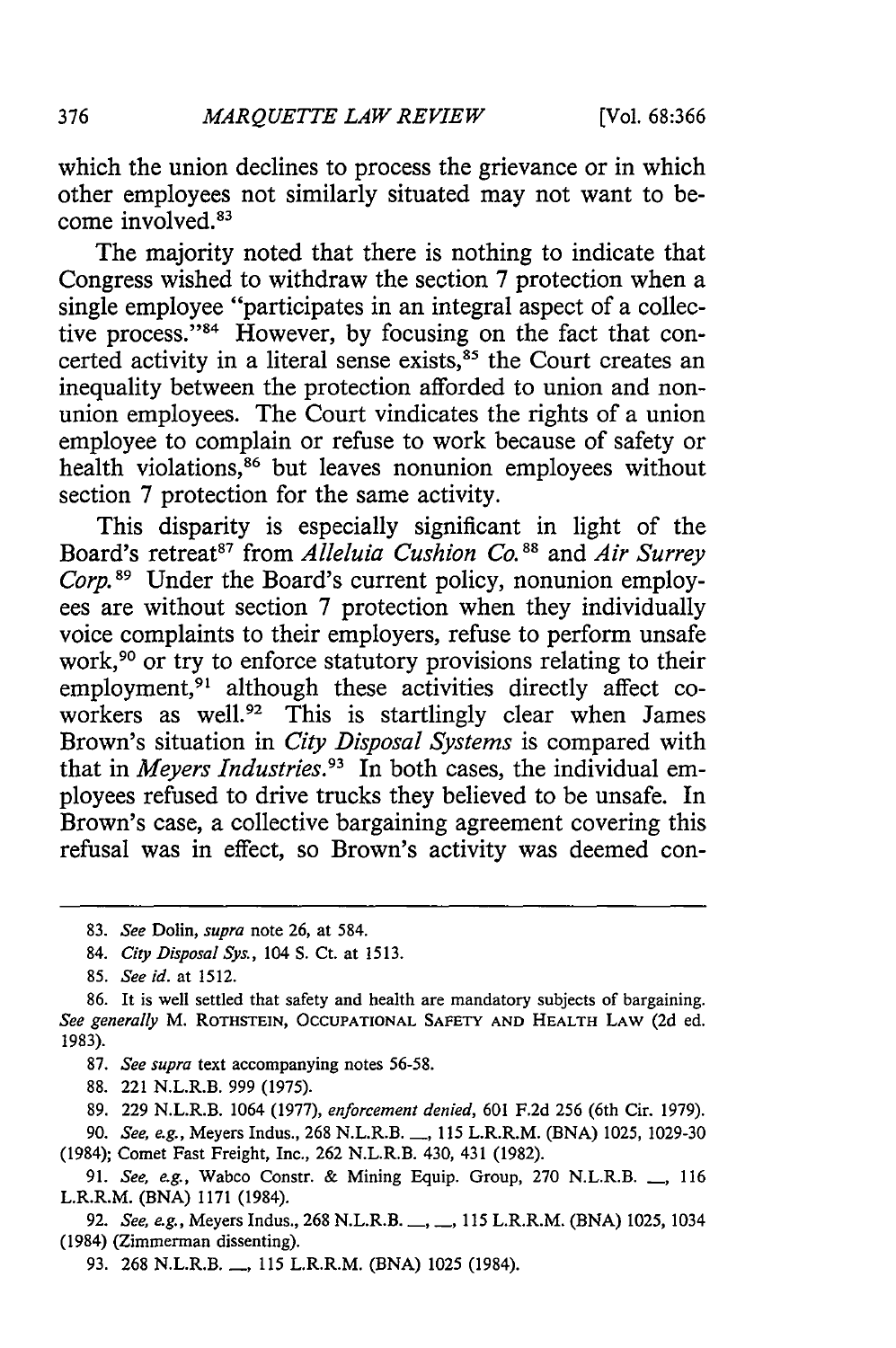certed. 94 In contrast, the truck driver in *Meyers* had no protection under section 7 because his actions were not made with or on behalf of another employee and no collective bargaining agreement was in effect. $95$ 

In both cases, other employees would benefit from the activities of these employees. The discharge of these individuals tends to discourage other employees from taking similar action, or attempting to enlist the aid of others in voicing similar grievances. This is especially tragic when unsafe conditions exist and the sole brave individual who speaks up in protest is discharged.<sup>96</sup>

The labor laws were designed, in part, to protect employees from the tyranny of the employer.<sup>97</sup> Protecting two employees acting together while refusing to extend this protection to a single employee not covered by a collective bargaining agreement and whose activities are likely to benefit other employees has no justification, 98 and neither does a dictionary definition of the term "concerted activities."<sup>99</sup> Indeed, perhaps the word "concerted" should never have been included in section 7 in view of the language of the section 9(a) proviso which provides "[t]hat any individual employee  $\ldots$ . shall have the right at any time to present grievances to their [sic] employer. . **."00** This language clearly implies that an individual employee does have the right to complain to the employer.<sup>101</sup> It would seem quite anomalous to suppose that Congress would encourage individuals to present grievances

- 96. *See* Comment, *supra* note 40 at 836.
- 97. *See City Disposal Sys.,* 104 **S.** Ct. at 1513.

98. *See* Gorman & Finkin, *supra* note 35, at 348 (a collective bargaining agreement should not be required before finding an individual's activities concerted). *See also* Comment, *supra* note 40, at 820-21 (there is nothing to suggest that congressional purpose of encouraging organization is furthered by protection of two employees). *But cf.* Note, *Concerted Activity, supra* note 37, at 389 (the underlying policy of the NLRA is to preserve the institution of collective bargaining).

*99. See supra* note 35.

100. 29 U.S.C. § 159(a) (1982).

101. *But see* Note, *supra* note 54, at 1004-05 (the federal courts have taken the position that the only effect of the proviso is to make it plain that employers can receive grievances without violating their duty to bargain with the exclusive representative).

<sup>94.</sup> *See City Disposal Sys.,* 104 **S.** Ct. at 1516.

<sup>95.</sup> *See Meyers Indus.*, 268 N.L.R.B. at <sub>,</sub> 115 L.R.R.M. (BNA) at 1029.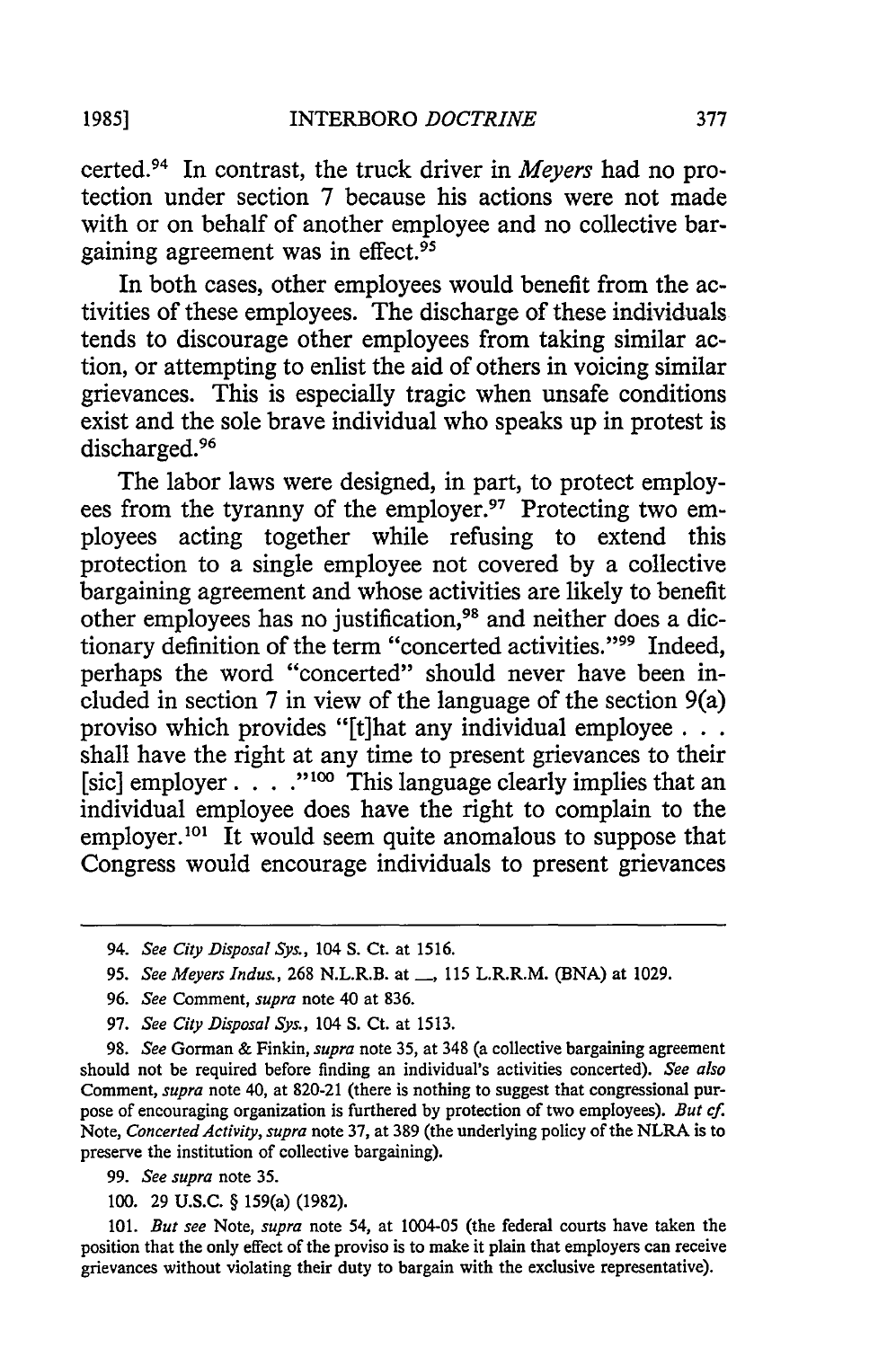and then allow employers to discharge them for exercising this right. $102$ 

In a nonunion setting, where the employees have no collective bargaining agreement to protect their interests, allowing individuals to enforce statutory provisions relating to their employment would appear particularly important. By requiring the existence of a collective bargaining agreement before an individual can voice a complaint, nonunion employees are put at a severe disadvantage.<sup>103</sup> This inequality would seem contrary to the Act which provides that employees have the right to refrain from forming or joining labor organizations. **<sup>101</sup>**

The dissent's position rests primarily on the fact that the holding of the majority will allow the Board to make unfair labor practice claims out of all disputes.<sup>105</sup> This argument loses much of its strength, however, because if an employee seeks the aid of a single employee or seeks to represent one other employee, the dissent would find the employee protected by section **7.106** The dissent correctly stated that the labor laws were designed to encourage unionization,<sup>107</sup> but failed to point out how expanding this position to include individual activity would undermine unionization. The dissent adhered to a rigid, technical definition of the term "concerted" that was not, in all likelihood, intended by Congress.

#### V. CONCLUSION

The United States Supreme Court found the Board's *Interboro* doctrine to be a reasonable interpretation of section 7 of the NLRA. The decision protects the rights of individual

<sup>102.</sup> *See* Dolin, *supra* note 26, at **563-64.** For a discussion of the section 9(a) proviso, see Gorman & Finkin, *supra* note **35,** at 356-57; and Note, *supra* note 54, at **1003-** 05.

<sup>103.</sup> This is particularly true since about three-quarters of the workers in the United States are not members of unions. *See* Gorman & Finkin, *supra* note **35,** at **287** (citing the U.S. BUREAU OF **THE** CENSUS, STATISTICAL ABSTRACT **OF THE UNITED STATES,** 429 table 714 (101st ed. 1980).

*<sup>104.</sup> See* 29 U.S.C. § 157. See *supra* note **3** for the text of section **7.**

<sup>105.</sup> *See* Note, *supra* note 54, at 1013-14.

<sup>106.</sup> *See City Disposal Sys.,* 104 **S.** Ct. at 1517-18 (O'Connor, J., dissenting).

<sup>107.</sup> *See id.* at 1518. For a discussion on how extending protection to an individual would affect unionization and collective bargaining, see Comment, *supra* note 40, at 820-21; Note, *supra* note 54, at 1000-01.